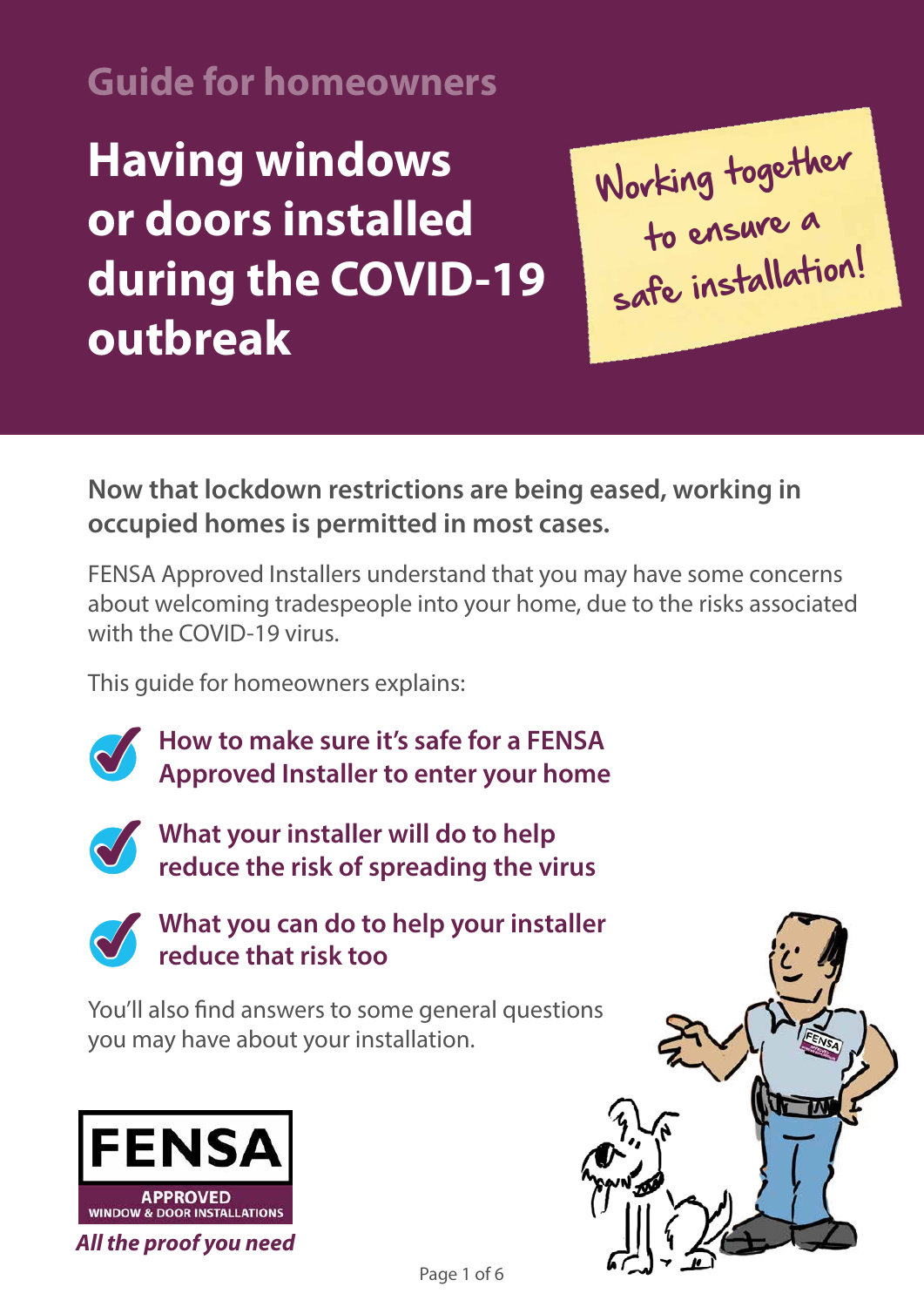## **Make sure it's safe for an installer to enter your home**

Before your FENSA Approved Installer arrives, they'll contact you to make sure it's safe for them to install windows or doors in your home.

Your installer will need to **postpone the installation** if:

Any person in your household has had COVID-19 symptoms, however mild, within 14 days of the installation date



Any person in your household has been asked to shield

Extra precautions will need to be taken if:



Any person in your household is clinically vulnerable, but has not been asked to shield, e.g. someone over the age of 70



### **How you can help:**



Let your installer know if you or anyone else in your<br>household develops COVID-19 symptoms, or has be<br>asked to shield as soon as you can so they can plan household develops COVID-19 symptoms, or has been asked to shield, as soon as you can so they can plan a new installation date with you.



Tell your installer if any person in your household is clinically vulnerable but has not been asked to shiel clinically vulnerable but has not been asked to shield.



Set aside a room that you and any other occupants can<br>stay comfortable in during the installation to cut down stay comfortable in during the installation to cut down on unnecessary contact with those working in your home.

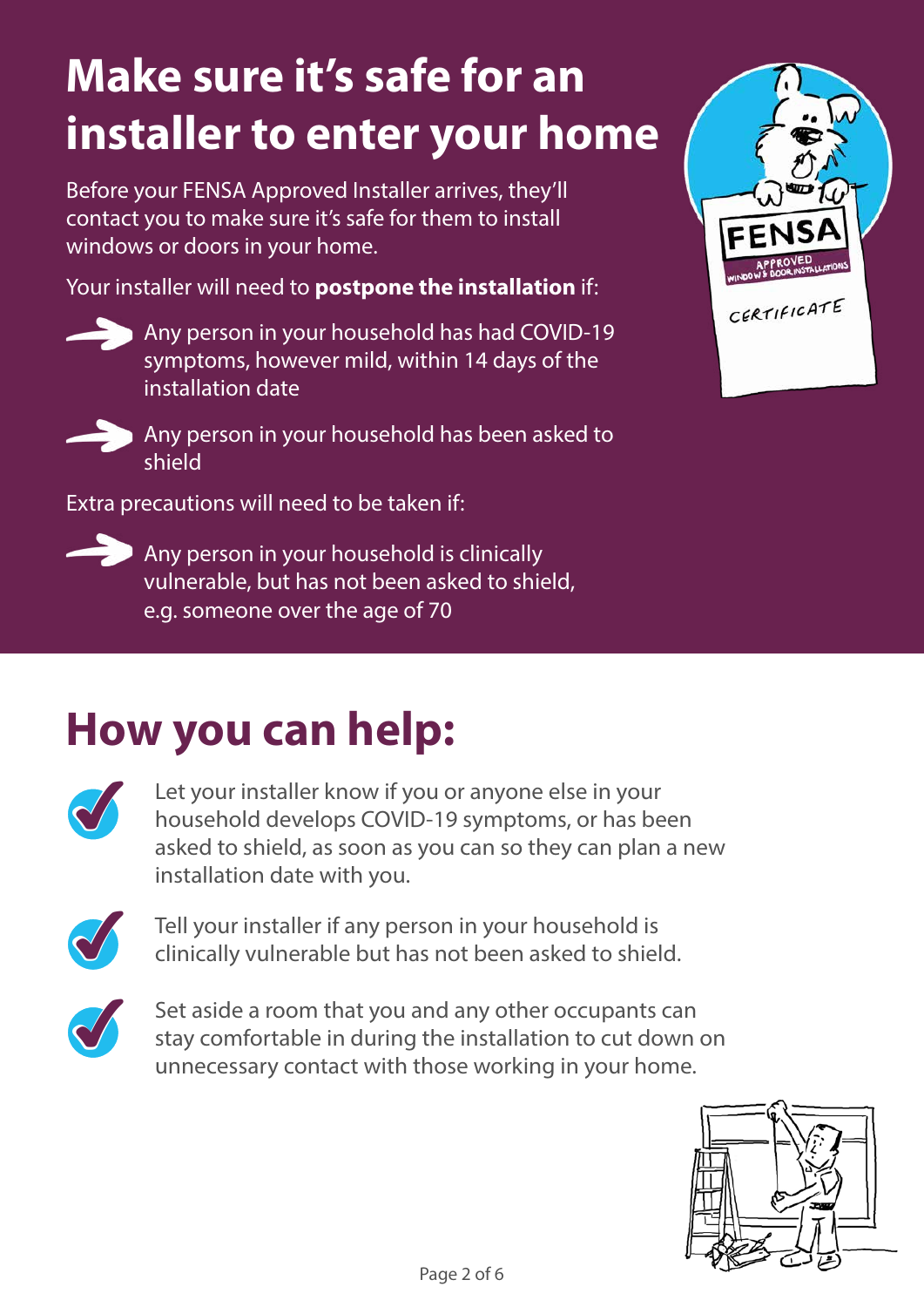## **Preparing for your window or door installation**

Once your FENSA Approved Installer has established it is safe to work in your home, they will start planning your installation.

This will include a site-specific risk assessment for your property. There are things you can do to prepare for their visit too.



Your installer will discuss with you which rooms they'll be working in and in what order



 $\sum$  They'll ask if there are any areas they should avoid during the installation, such as where household occupants will be



**They'll advise if there are any areas you should** avoid during the installation

### **How you can help:**



Move all ornaments, picture frames, plants, etc. from window cills and away from surrounding areas.



Cover any appliances or furniture in rooms that are being worked on. Your installer will provide clean or disposable floor coverings.



Wipe down with disinfectant any areas your installer is likely to come into contact with during the installation. likely to come into contact with during the installation.



Don't worry about supplying refreshments. Usually<br>FENSA Approved Installers love a cup of tea but dure<br>the COVID-19 outbreak they'll be supplying their of FENSA Approved Installers love a cup of tea but during the COVID-19 outbreak they'll be supplying their own refreshments.



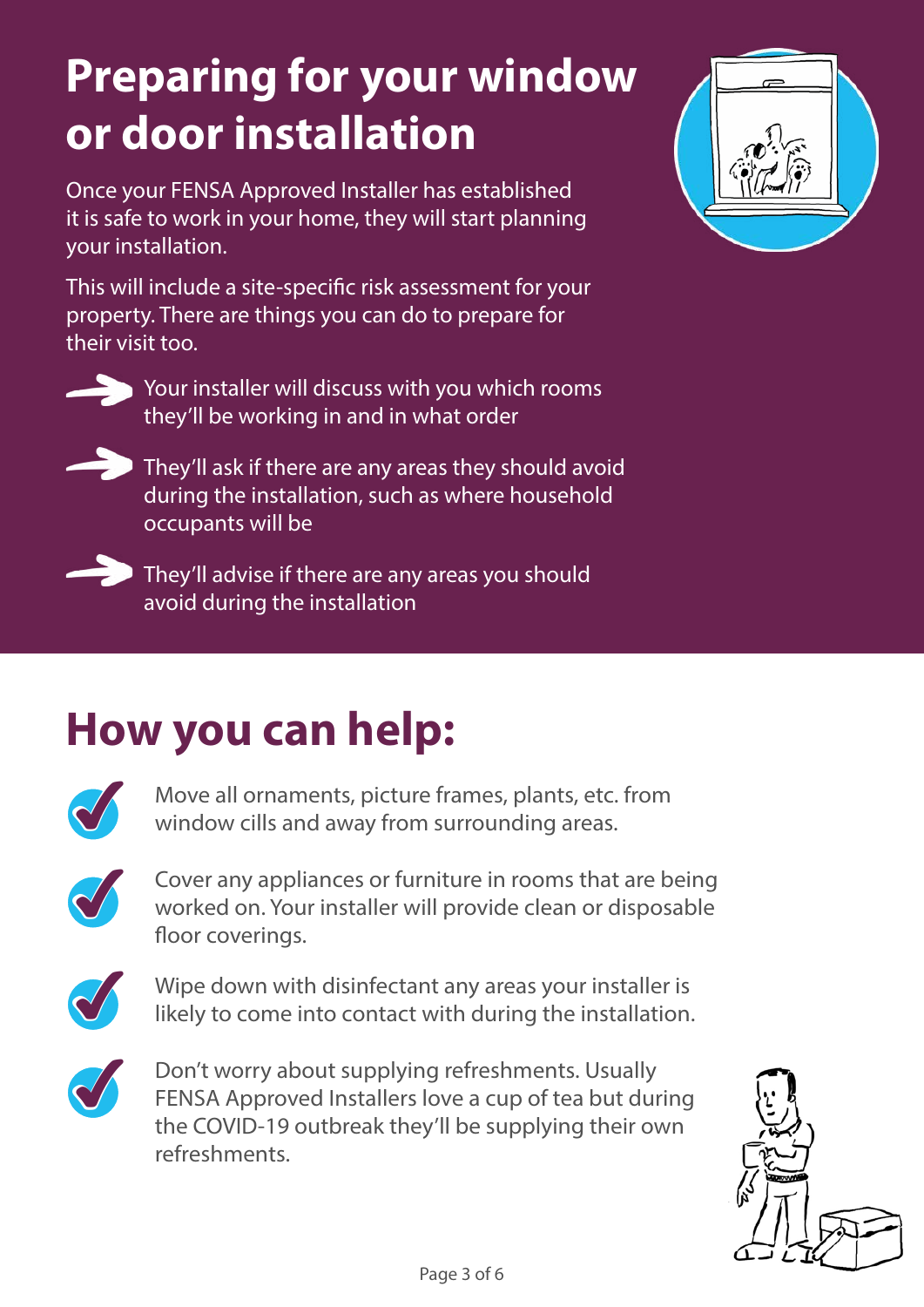# **During the installation**

In order to safely install windows or doors in your home during the COVID-19 outbreak, your FENSA Approved Installer will take extra precautions designed to ensure the safety and protection of your household and their team.



Installers will comply with social distancing guidelines whenever possible; when not, face coverings will be worn



They'll wash or sanitise their hands regularly, including before entering your property



They'll provide floor protection and will sanitise all surfaces they come into contact with



They'll bring appropriate personal protective equipment (PPE) with them

 $\Box$  They'll minimise their movements around your property

## **How you can help:**



When your installer arrives, agree with them any areas that will<br>become out of bounds such as where you or other household<br>mombors will romain during the installation become out of bounds such as where you or other household members will remain during the installation.



✔ Try to comply with social distancing guidelines when near installers, whenever possible.



Please provide a facility where installers may wash their hands regularly. They'll be carrying hand sanitiser but soap and water is preferable.



Please do not touch or handle any of your installer's tools, materials or PPE.



Keep internal doors to rooms that are being worked on open at all times to increase airflow and reduce contact open at all times to increase airflow and reduce contact with handles.

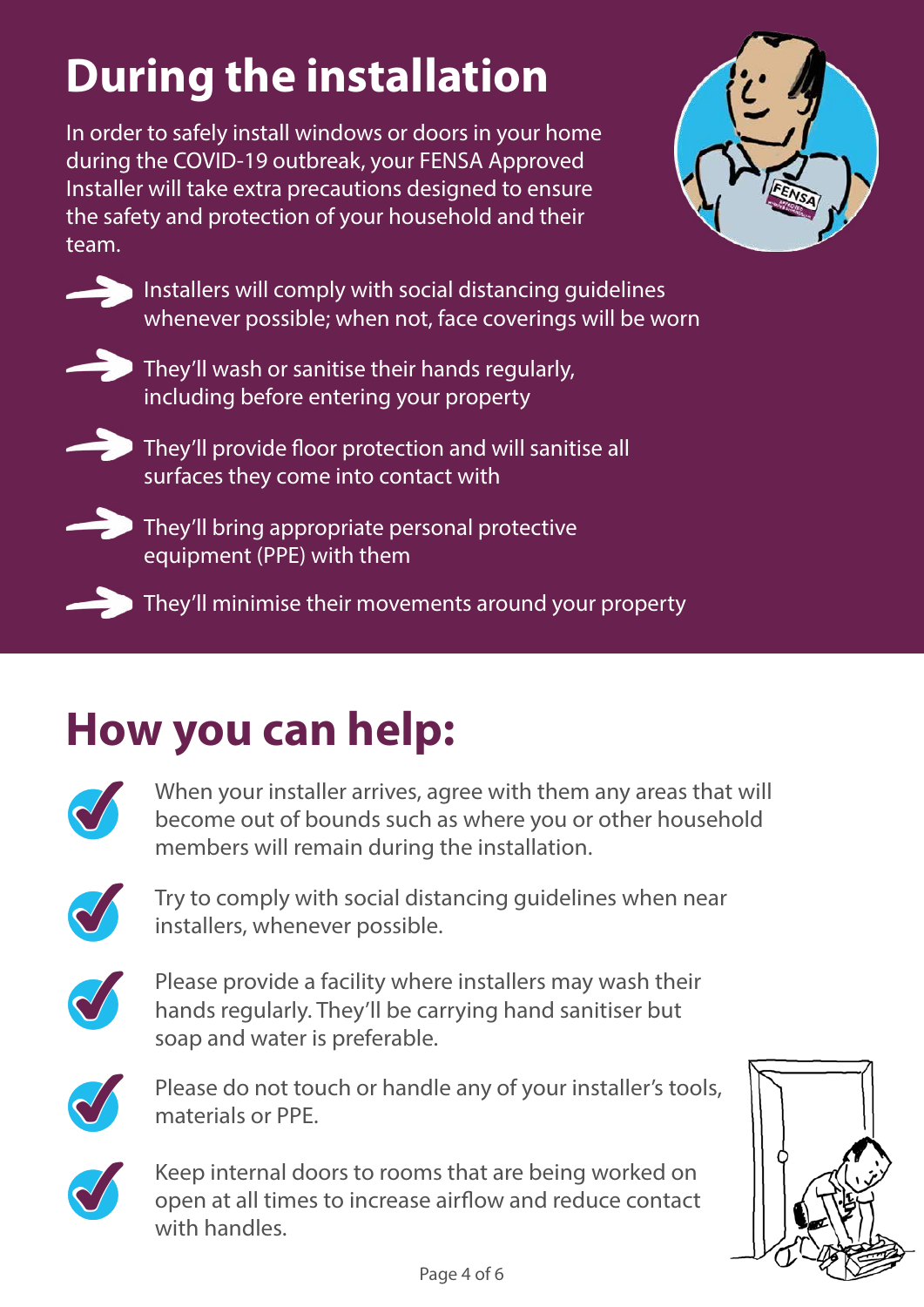## **After the installation**

Once your FENSA Approved Installer has completed your window or door installation, they'll take a methodical approach to packing up and cleaning work areas.



**They'll sanitise all areas they've come into contact** with, including your new windows or doors



They'll vacuum each room and hallway they've used while inside your property



If possible, rather than demonstrating how to use your new products in person, your installer will direct you to relevant online resources



 $\blacktriangleright$  They'll sanitise any keys before handing them over while maintaining social distancing

**They won't shake your hands (a hard habit to break!)** 



### **How you can help:**



Try to comply with social distancing guidelines when near installers, whenever possible.



Wait until installers have left the property before entering areas where they've been working, if possible.



Please don't be offended if your FENSA Approved Installer doesn't shake your hand before leaving!